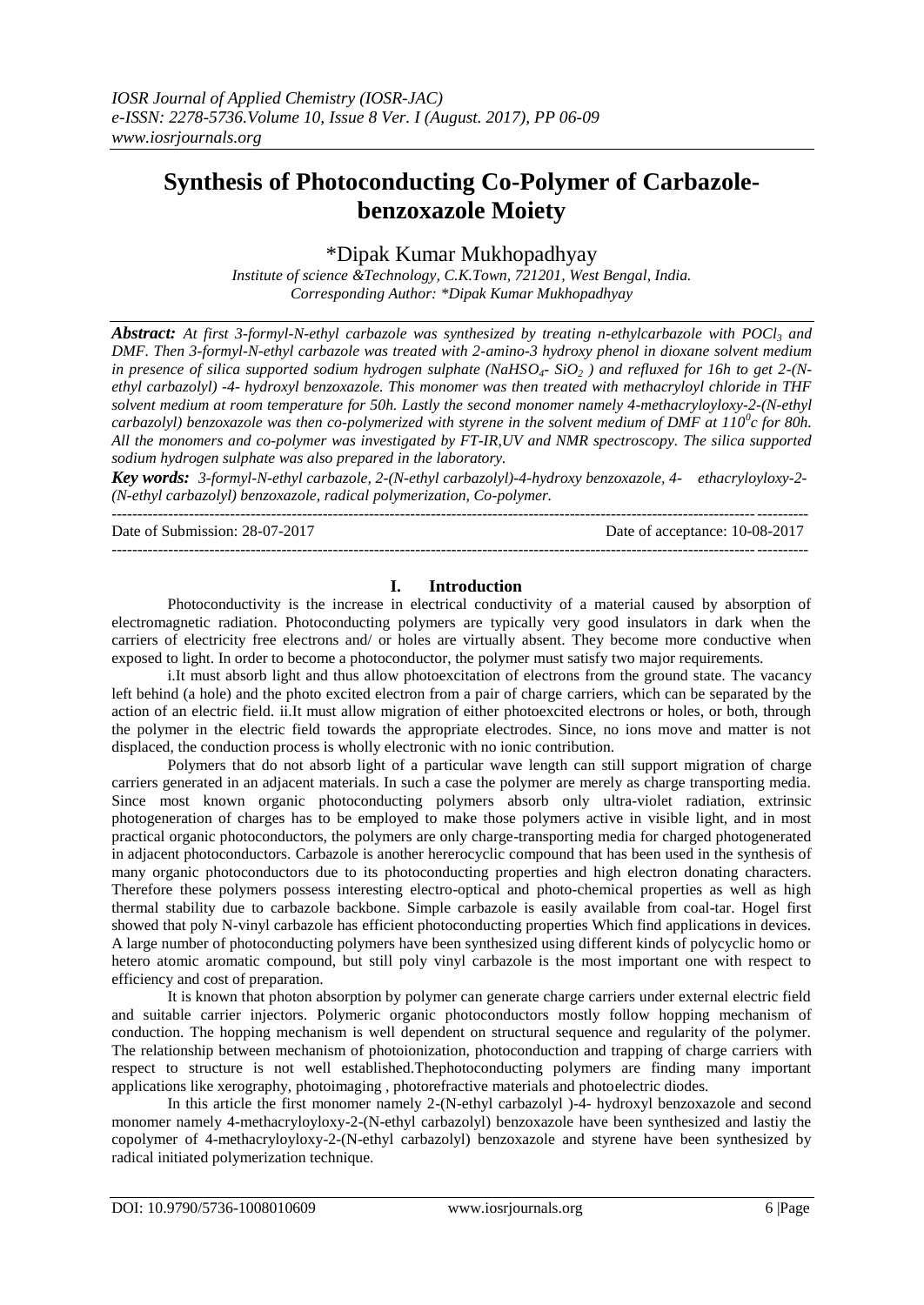# **II. Experimental**

# **2.1. Preparation of Silica supported sodium hydrogen sulphate:**

To a solution of 4.14g (0.03mol) of sodiumhydrogensulphate in 20 ml of water in a 100 ml beaker containing at stir bar was added10g of silica (230-400mesh). The mixture was stirred for 15 minutes and then gently heated on a hot plate, with intermittent swirling until a free flowing white solid was obtained. The catalyst was further dried by placing the beaker in an oven maintained at  $120^{\circ}$ c for at least 48h prior to use. The synthesized catalyst was characterized by FT-IR spectrum.

## **2.2 Synthesis of N-ethyl Carbazole:**

To a three-necked round bottom flask equipped with nitrogen purge and reflux condenser was added 3.34g(0.02 mol) of carbazole along with 75 ml of anhydrous DMF. To the stirred solution was added 0.72g (0.03mol) of sodium hydride. Immediately a precipitate formed with evolution of hydrogen gas.This was stirred for a further 15 minutes to dissolve the carbazole anion. Then 4.68g (0.03mol) of ethyl iodide was added in one portion. The reaction was exothermic, indicating the reaction proceed immediately. After 5h, 200 ml of water was added to give a precipitate. The product was recrystallised from chloroform.

### **2.3. Synthesis of 3-formyl –N-ethyl carbazole:**

12 g of phosphorus oxy chloride were added dropwise to 5.8g of dimethyl formamide stirred on icewater bath. Then the mixture was allowed to room temperature. After that 14g of N-ethyl carbazolewas added in small portions. After over night standing, the mixture was poured into water. The precipitate was filtered and recrystallized from ethanol. The product was characterized by IR, UV and NMR spectroscopy.

# **2.4. Synthesis of 2-(N-ethyl crybazolyl)-4- hydroxyl benzoxazole:**

A mixture of 2-amino -3-hydroxyl phenol (1mmol), 3- formyl- N-ethyl carbazole (1.2m mol) and silica supported sodium hydrogen sulphate (25 wt%) in dioxane (10 ml) was placed in a 100 ml round bottom flask and stirred at reflux for 16h. The progress of the reaction was monitored by TLC. After completion of the reaction, the reaction mixture was cooled and diluted with ethylacetate and the catalyst was removed by filtration. The filtrate was washed with diluted solution of brine and dried over magnesium sulphate and evaporated under vacuum. The obtained crude product was purified by column chromatography. The product was characterized by IR, UV and NMR spectroscopy.

### **2.5. Synthesis of 4- methacryloyloxy-2- (N-ethyl carbazolyl) benzoxazole:**

2- (N-ethyl carbazolyl)-4- hydroxyl benzoxazole (3.14g, 10m mol) was dissolved in 50 ml of THF was cooled to  $0^0$ c under nitrogen. To this solution pyridine (0.1g, 1.26m mol) and methacryloyl chloride (1.05g, 10m mol) were added dropwise simultaneously. The whole mixture was stirred for 3h. Then the reaction mixture was stirred for 50h at room temperature. The resulting mixture was washed with hydrochloric acid (0.1 M), sodium carbonate (5%) and finally with distilled water. The excess solvent was evaporated under reduced pressure. The organic layer was dried over magnesium sulphate. The reaction product obtained was purified by column chromatography using methylene dichloride. The monomer was characterized by IR,UV and NMR spectroscopy.

### **2.6. polymeriation:**

4- methacryloyloxy -2-(N-ethyl carbaolyl) benzoxaole (1.484g,4m mol), styrene (0.416g, 4m mol) and azobisisobutyronitrile (2.14g, 13m mol) were dissolved in dry DMF (50ml). The reaction was carried out at  $110^{\circ}$ c for 80h under nitrogen. The resulting solid was dissolved in DMF and reprecipitated from methanol. Polymer was collected by filtration, dried under vacuum and characterized by FT-IR, UV and NMR spectra.

# **III. Result and Discussion**

The study of IR, UV and NMR spectra revealed the successful preparation of the polymer. The synthetic route of the monomer starting from carbazole was presented in scheme-I.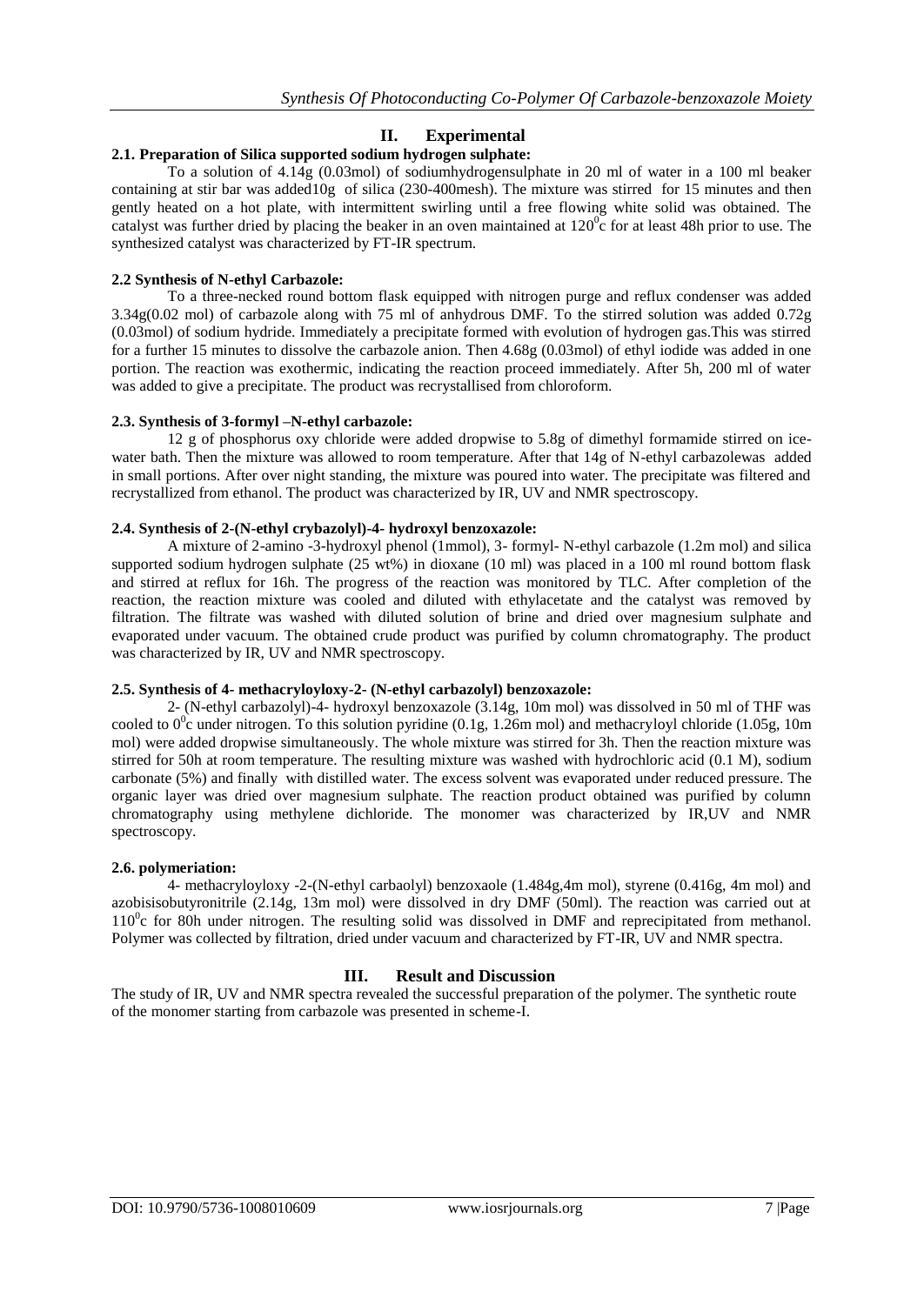

**Scheme-I**

N-ethyl carbazole was synthesized by treating carbazole with sodium hydride and ethyl iodide in the solvent medium of DMF. The product was precipitated out in water. 3-formyl-N-ethyl carbazole was synthesized by reacting N-ethyl carbazole with phosphorus oxychloride and dimethyl formamide and keeping The mixture overnight. The product was precipitated out in water. After that 3-formyl-N-ethyl carbazole was treated with 2-amino-3-hydroxy phenol in the solvent medium of dioxane in silica supported sodium hydrogen sulphate and the mixture was refluxed for 16h which wltimately formed 2- (N-ethyl carbazolyl)-4- hydroxyl benzoxazole. The product was purified by chromatography. Then the monomer 4- methacryloyloxy -2- (N-ethyl carbazolyl)-benzoxazole was synthesized by treating 2-(N-ethyl carbazolyl) -4- hydroxyl benzoxazole with methacryloyl chloride in the solvent medium of THF and stirred for 50h at room temperature. The monomer was purified by column chromatography using methylene dichloride. The polymer was synthesized by treating the monomer 4-methacryloyloxy -2(N-ethyl carbazolyl) –benzoxazole with styrene in the solvent medium of DMF at  $110^{\circ}$ c using AIBN radical initiator. The synthetic route of the polymer was given in scheme-II



**Scheme-II**